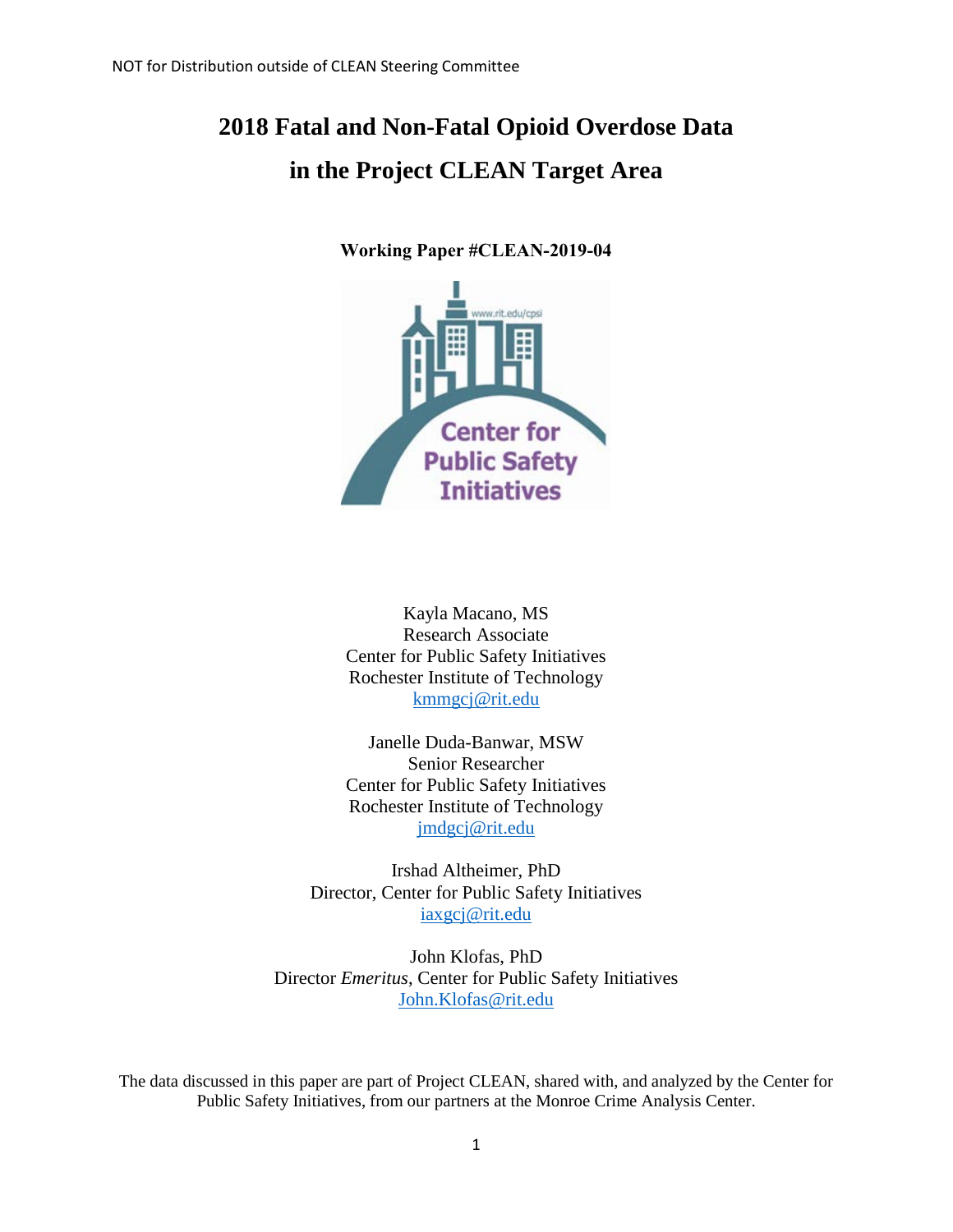### **Overview of Monroe County Opioid Overdose Data**

There were 1,133 fatal and non-fatal opioid overdoses across Monroe County in 2018; 166 of these were fatal<sup>[1](#page-1-0)</sup>. Within the City of Rochester, there were 729 overdoses. The Project CLEAN Target Area accounted for 94 overdoses in 2018 (this is 8% of all countywide overdoses, and 13% of all city overdoses). These numbers are higher than those in 2017, with 85 overdoses in the TA, though MCAC did not reliably begin collecting overdose data until September 2017.



<span id="page-1-0"></span>l <sup>1</sup> This number is based on the MCAC database; when the Medical Examiner finishes the 2018 report, this number will increase based on similar trends over the last few years.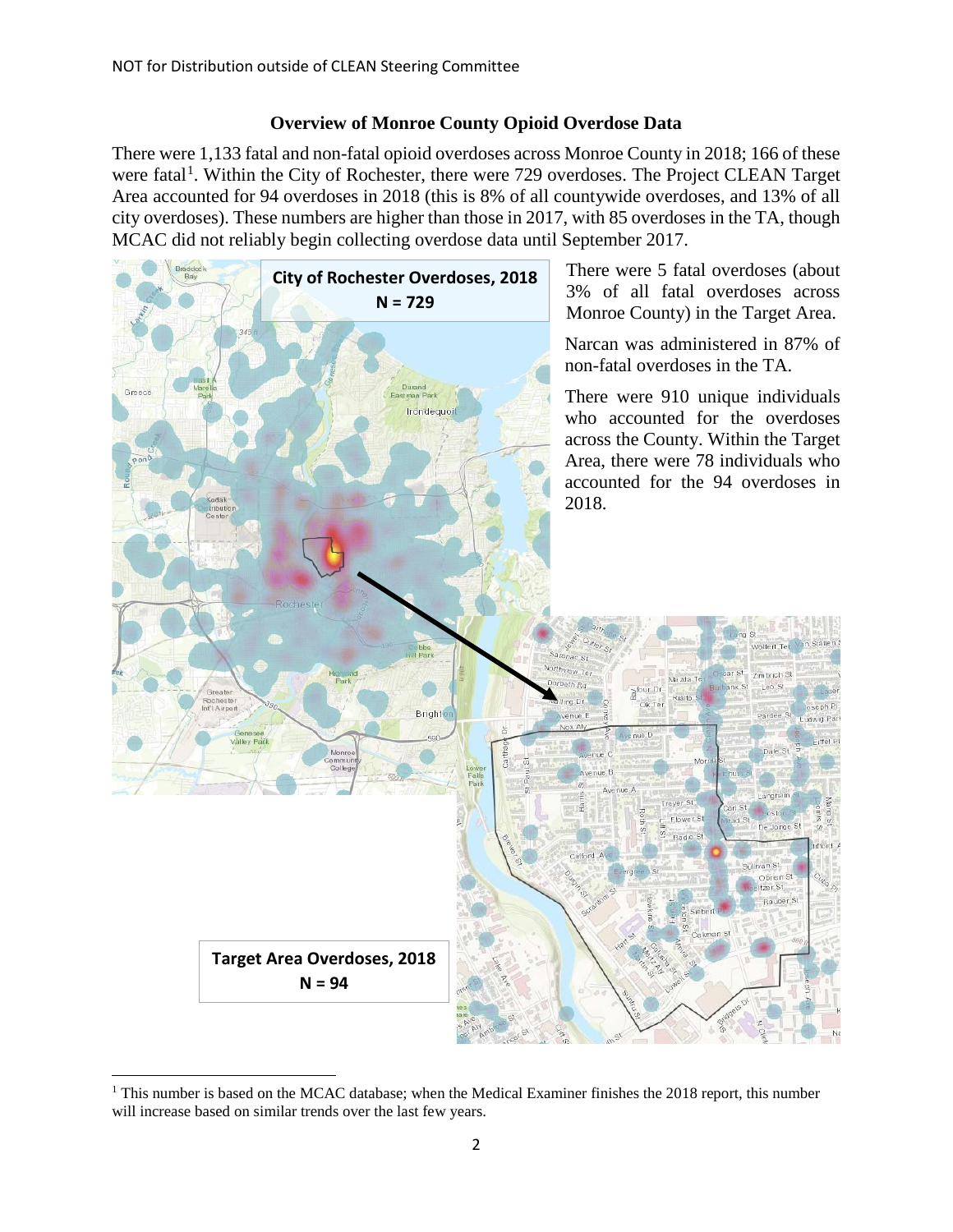### **Temporal Overdose Analyses**

Most overdoses occurred in May and September (14 overdoses each) and June (13 overdoses), with a sharp drop into October (4 overdoses). The peak in September is similar to the City of Rochester as a whole. The winter months (November – March) had fewer overdoses; there was a difference of 10 overdoses between the lowest (October) and highest (May/September) months.

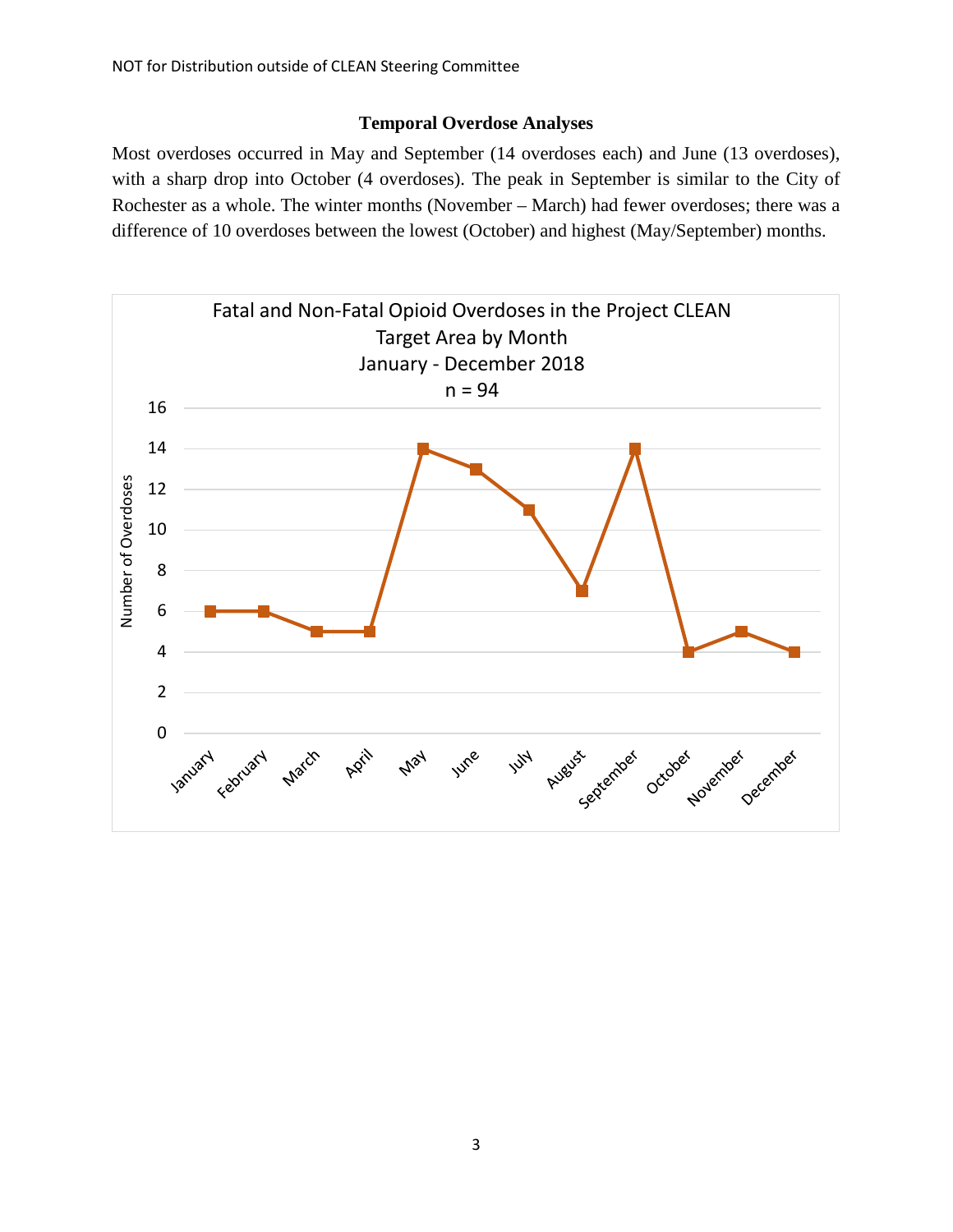In the target area, Fridays had the most overdoses compared to any other day of the week; about 25% of all overdoses in the TA occurred on Fridays. In 2017, most overdoses in the TA occurred on Thursdays, which is the second highest day in 2018.



The highest amount of overdoses occurred at  $7PM$  ( $n = 9$  overdoses). The amount of overdoses was also high mid-morning (from 10-11AM) and in the afternoon (2-5PM), with a sharp drop at noon. Few overdoses occurred overnight/early in the morning; this is consistent with 2017 data.

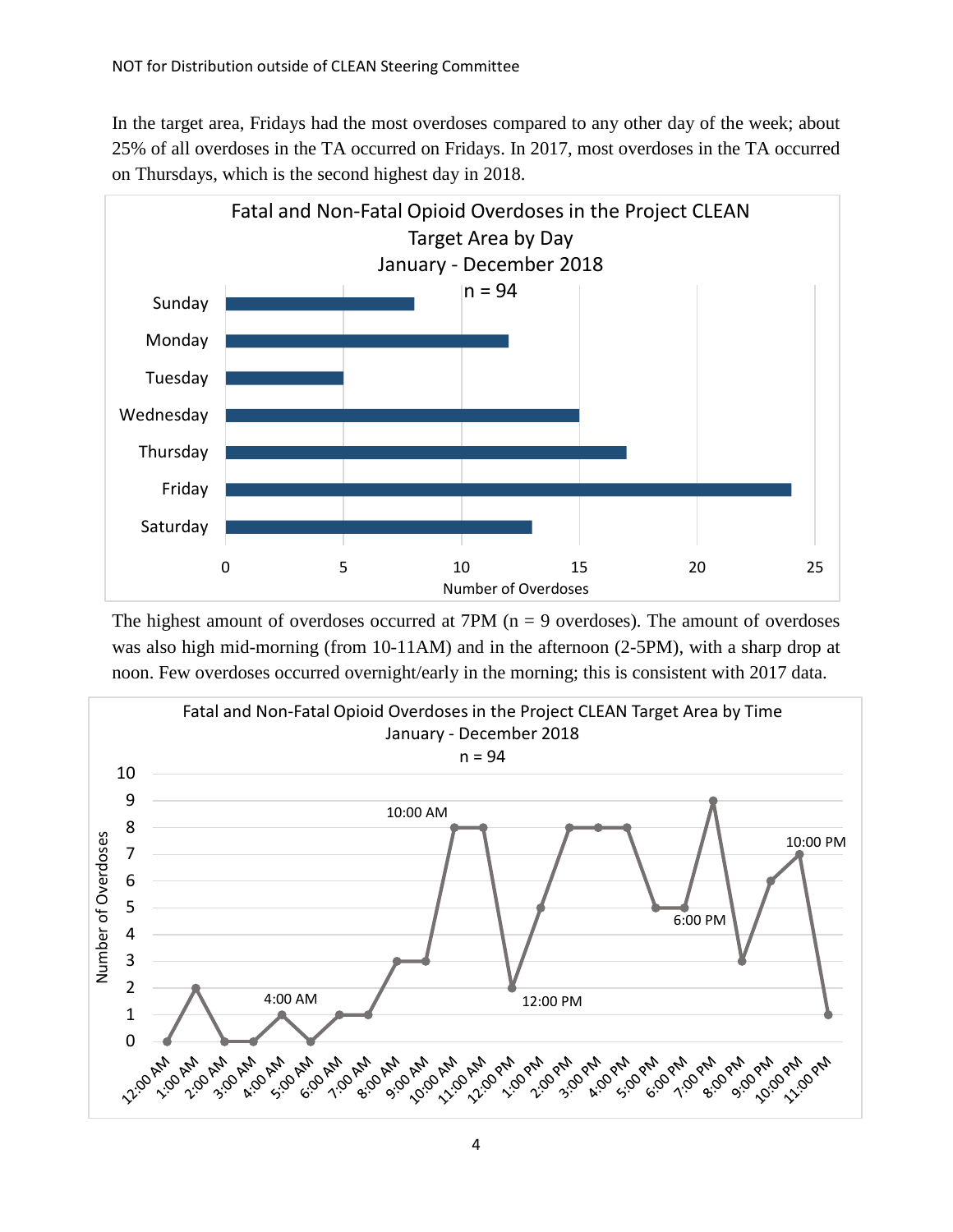The type of location where overdoses occurred in the Target Area is displayed below (1 case was left blank). Of the 94 overdoses, 51% occurred outside or on the street, while 16% occurred in a vehicle. This demonstrates the open-air nature of the drug market in this area, as well as the nature of opioid addiction, driving individuals to use almost immediately after purchasing heroin.



### **Repeat Locations of Overdoses**

About 50% of the overdoses in the TA occurred at repeat locations; just under 10% of all overdoses in the TA occurred at Chester's (886 N. Clinton), followed by 6% of overdoses at Brooklyn Market (759 N. Clinton). Other locations that follow, 20 Hoeltzer Street (vacant house) and McDonald's (275 Upper Falls Blvd) were repeat addresses in 2017 as well. These locations are also repeat locations for Calls for Service and other crimes (based on 2017 data and working paper).

| <b>Repeat Addresses within the Top 15 Repeat Overdose Locations</b><br><b>January – December 2018</b> |                        |                      |                                             |
|-------------------------------------------------------------------------------------------------------|------------------------|----------------------|---------------------------------------------|
| <b>Address</b>                                                                                        | <b>Location Type</b>   | <b>Number of ODs</b> | <b>Percent of Total</b><br><b>ODs</b> in TA |
| 886 N Clinton Ave                                                                                     | Chester's              | 9                    | 9.57%                                       |
| 759 N Clinton Ave                                                                                     | <b>Brooklyn Market</b> | 6                    | 6.38%                                       |
| 20 Hoeltzer St                                                                                        | <b>Vacant House</b>    | 4                    | 4.26%                                       |
| 275 Upper Falls Blvd                                                                                  | McDonald's             | $\overline{4}$       | 4.26%                                       |
| 100 Boringuen Plaza                                                                                   | Los Flamboyanes        | 3                    | 3.19%                                       |
| 285 Upper Falls Blvd                                                                                  | <b>Tops Market</b>     | $\overline{2}$       | 2.13%                                       |
| 882 N Clinton Ave                                                                                     | <b>EZ-In Grocery</b>   | ာ                    | 2.13%                                       |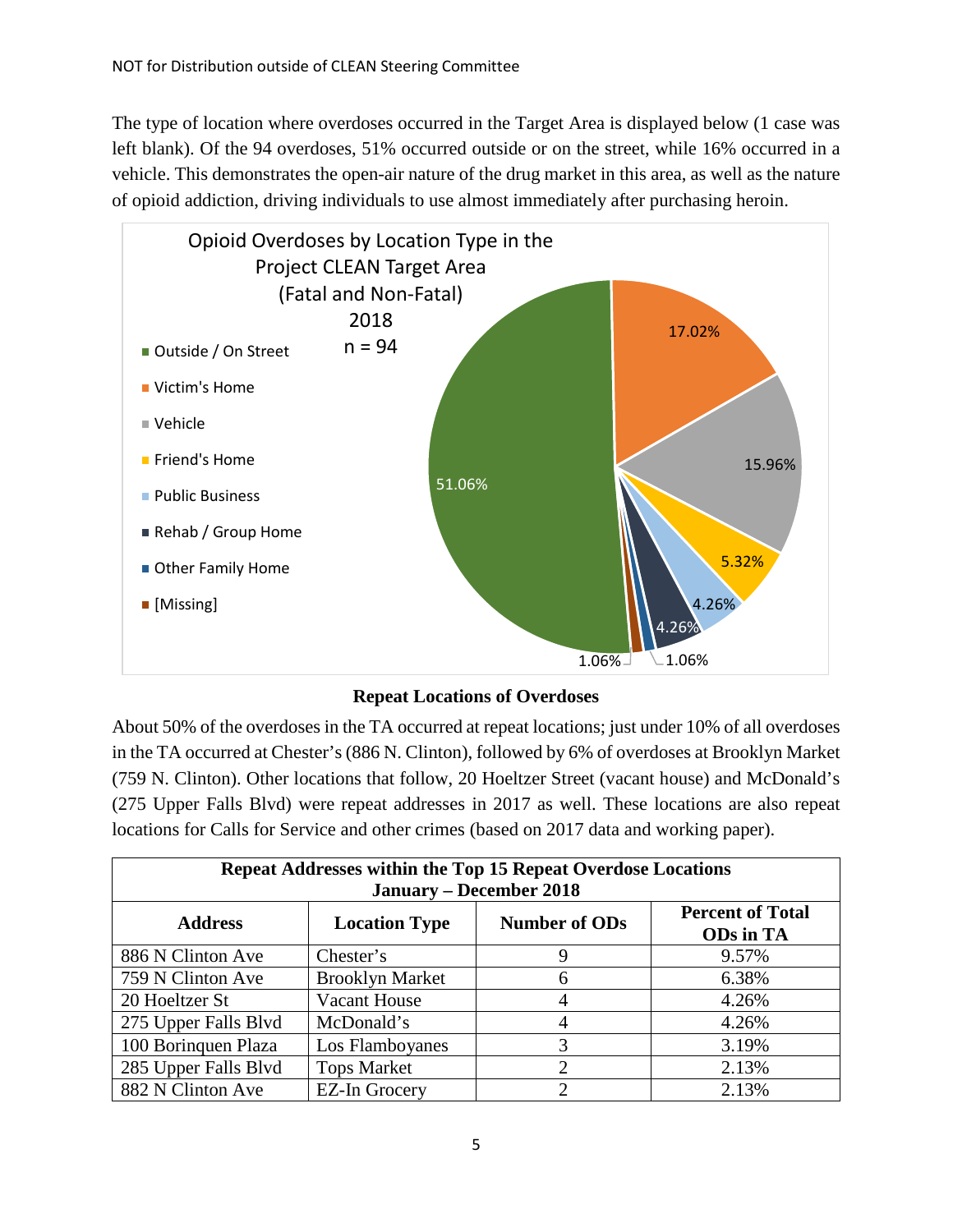## **Overdose Victim Description**

There were 910 unique individuals across Monroe County that accounted for the 1,133 opioid overdoses in 2018. In the Target Area, there were 78 individuals who accounted for the 94 total overdoses. Of these 78 individuals, 1 person overdosed 5 times; 2 people overdosed 3 times; 8 people overdosed twice; and 67 people overdosed once. Thirty-two percent of these individuals overdosed at least once in the past.<sup>[2](#page-5-0)</sup> The 5 individuals who fatally overdosed in the Target Area did not have a history of overdoses in the past, according to the database.

| Number of Times Individuals Overdosed in the TA in 2018<br>(Fatal and Non-Fatal)<br>$N = 78$ |                              |  |  |
|----------------------------------------------------------------------------------------------|------------------------------|--|--|
| <b>Frequency of Overdoses in TA in 2018</b>                                                  | <b>Number of Individuals</b> |  |  |
|                                                                                              |                              |  |  |
|                                                                                              |                              |  |  |
|                                                                                              |                              |  |  |
|                                                                                              |                              |  |  |
|                                                                                              |                              |  |  |

Of the five fatalities, 4 were male and 1 was female. One individual was Black/African American, 2 were White (non-Hispanic) and 2 were Latino. All individuals overdosed in their homes. Below are the demographic breakdowns for the unique individuals who overdosed in the Project CLEAN Target Area in 2018.



<span id="page-5-0"></span>l <sup>2</sup> Based on the MCAC database, only.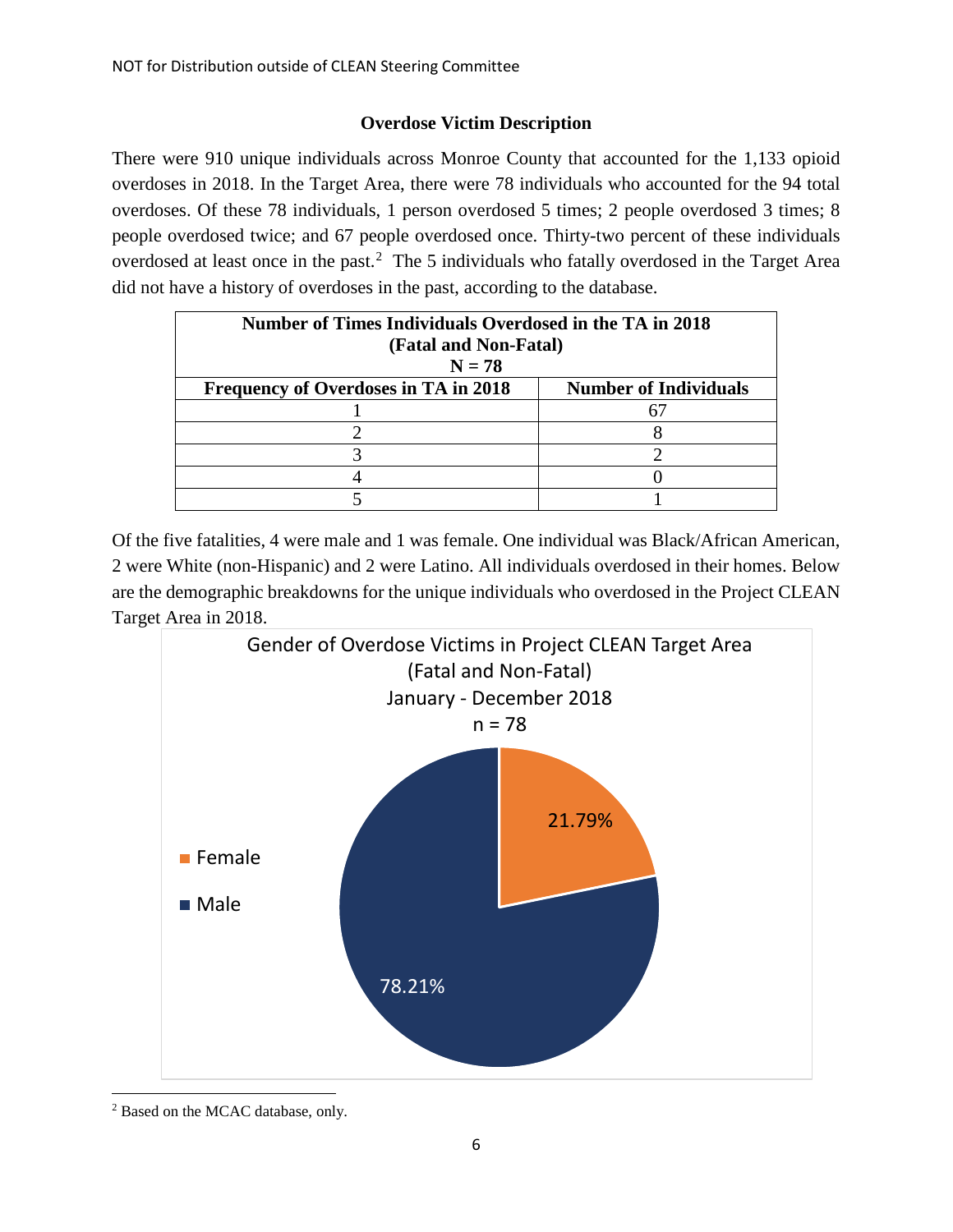The gender breakdown of individuals who overdosed in the Project CLEAN Target Area is similar to citywide totals, though there are slightly more males that overdosed in the Target Area (in the City, 72% of victims were male and 28% were female).

The race and ethnicity breakdown shows that the majority of overdose victims were White Non-Hispanic (n = 42), followed by Hispanic or Latino victims (n = 29). African Americans made up the smallest number of overdose victims in the Target Area  $(n = 7)$ .



Most overdose victims (18%) were between the ages of 24 and 28. However, the average age of an overdose victim was 39. The median [midpoint] age was 36, and the most frequently occurring age was 29 (5 individuals were 29 when they overdosed). An interesting finding within this data is the 3 different peaks that occur as the ages increase while the other age groups are decreasing; between ages 24-28 (18% of overdose victims), 34-38 (15% of overdose victims) and 49-53 (13% of overdose victims).

Most individuals who overdosed in the Project CLEAN Target Area lived in Rochester ( $n = 57$ ), while the remaining 21 were from outside of Rochester.